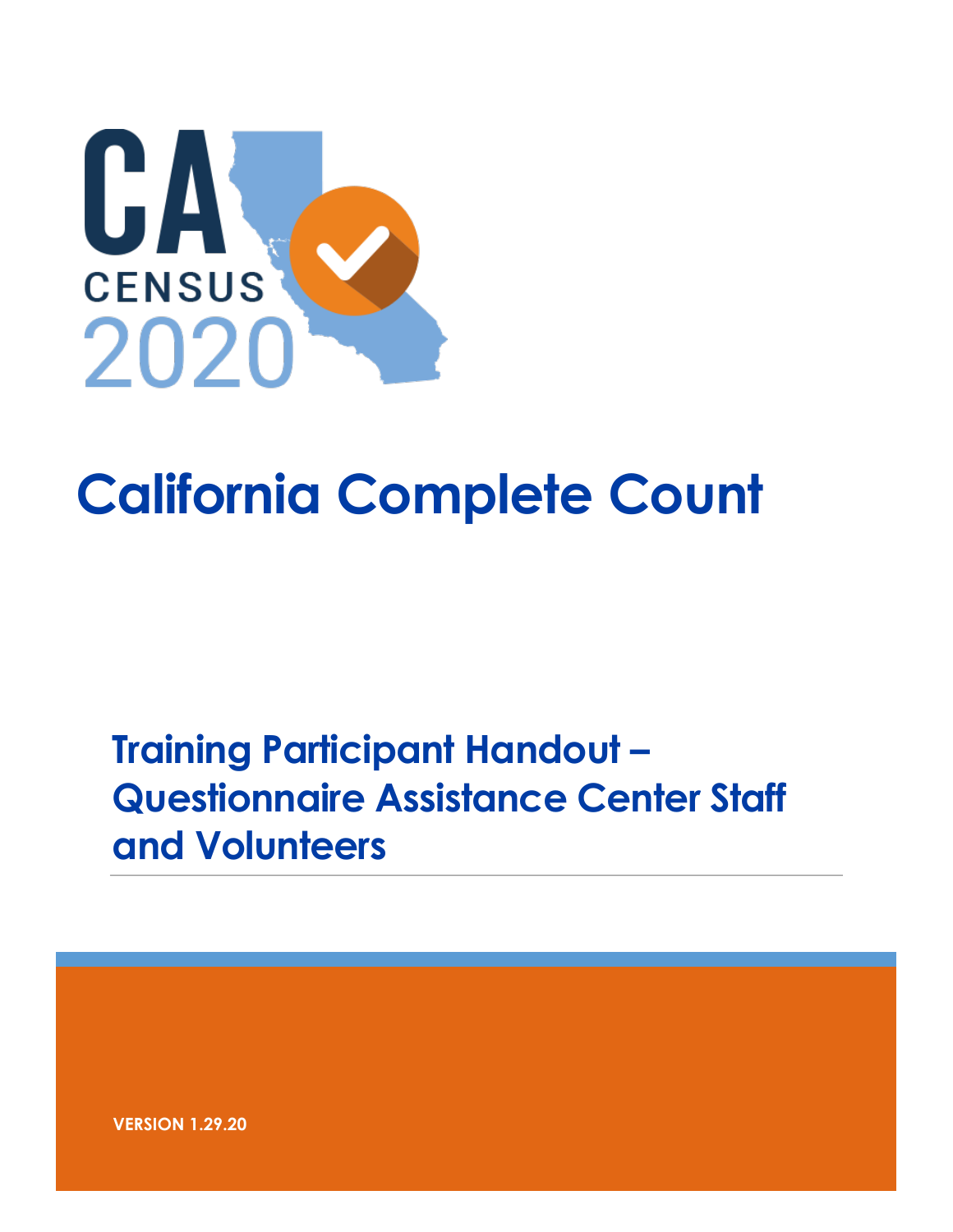

In addition to the QAC training presentation deck, staff and volunteers may want to reference the following key materials as they engage with members of the community at a QAC site.

#### **Table of Contents**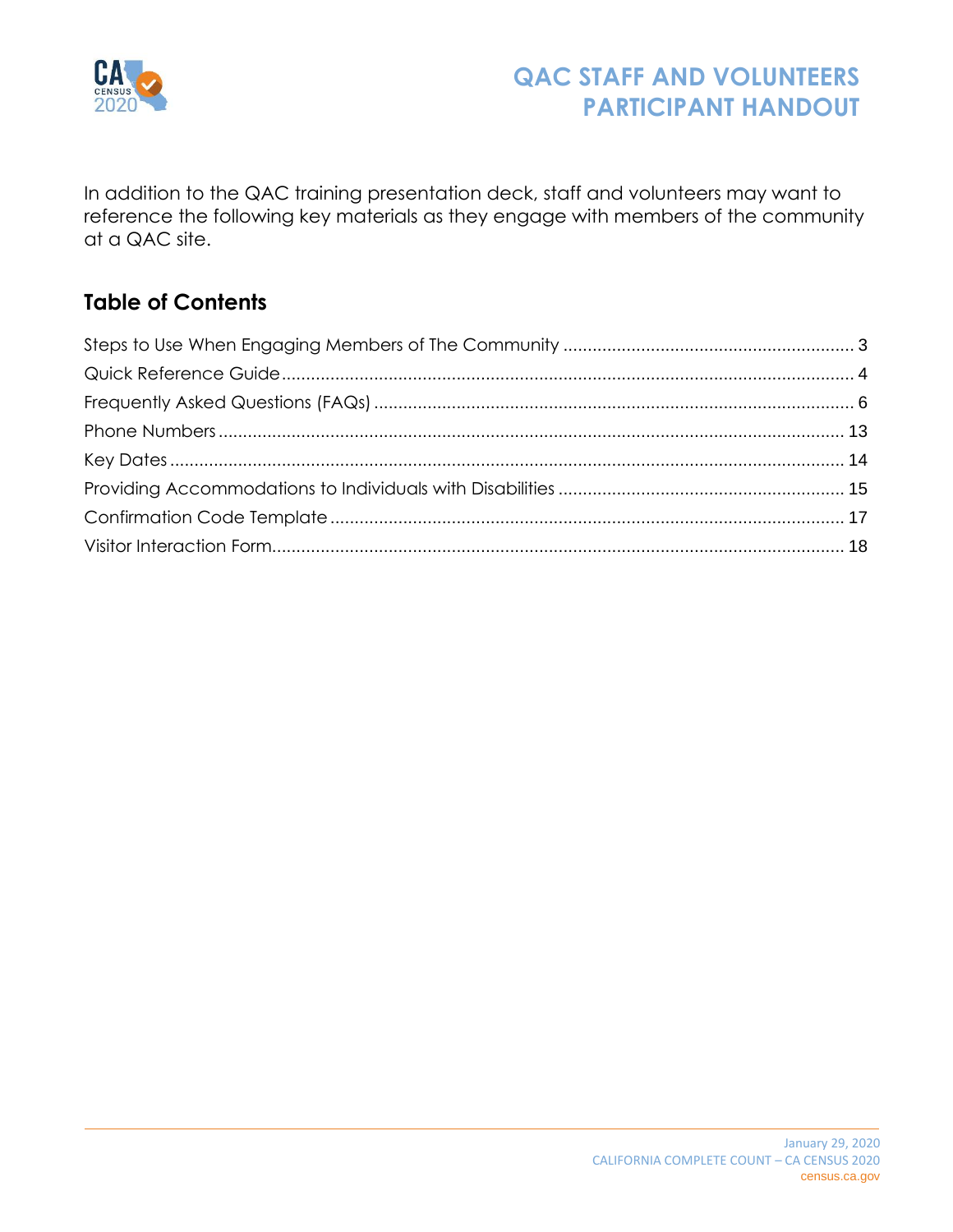

#### <span id="page-2-0"></span>**Steps to Use When Engaging Members of The Community**

**Step 1:** Greet members of the community as they arrive and introduce yourself.

**Step 2:** If a staff member/volunteer is not immediately available, encourage the community member to wait and direct them to a designated waiting area.

**Step 3:** Once a staff member/volunteer is available, greet the community member, introduce yourself, and ask how you can provide support for Census 2020.

- Ensure community member is offered in-language assistance as applicable (through staff, volunteers, or language guides).
- Ensure people with disabilities are offered accommodations as needed.

**Step 4:** Offer printed materials for community member to use as a tool as they respond individually and independently to the 2020 Census questionnaire (when community member is able to self-respond).

**Step 5:** Provide responses to all questions and validate with the community member that their questions or concerns have been fully addressed.

Step 6: If the community member has not completed their 2020 Census questionnaire, ask if they would like to complete it on site.

- **If no,** provide responses to any other questions related to Census 2020 and let the community member know that the QAC is an available resource should they need support in the future. - **If yes,** offer available options and ask for their preference for completing the questionnaire.

**Step 7:** Provide the community member with the right equipment (e.g., computer/phone). Ensure the USCB phone number is provided or the link to USCB is clicked.

**Step 8:** Provide privacy while the community member completes the 2020 Census questionnaire. Inform them that you are available if they have questions while completing the form.

**Step 9:** Should an individual request assistance, you may enter or help to enter an individual's response, if needed. (See protocol on page 20 of the QAC/QAK Guide).

**Step 10:** Once a community member has completed their 2020 Census questionnaire, encourage them to share the importance of the 2020 Census with friends, neighbors, family and coworkers, and refer anyone needing supporting to a QAC.

**Step 11:** Thank the community member for their time.

**Step 12:** Complete Visitor Interaction Form and submit to your Census lead and/or Census contracted partner.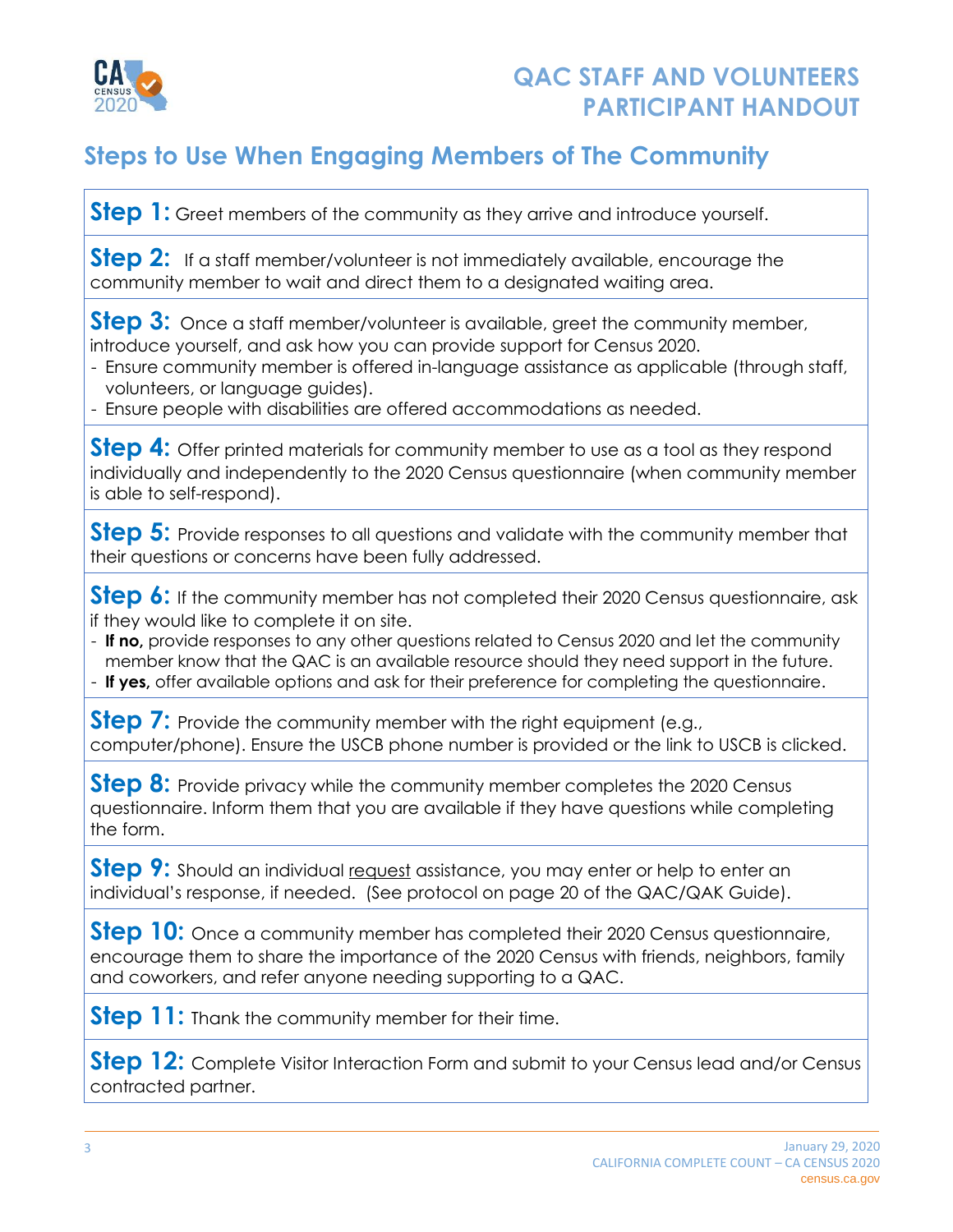

#### <span id="page-3-0"></span>**Quick Reference Guide**

| <b>What to Do</b>                                                                                                                                                                                                                                                                                          |
|------------------------------------------------------------------------------------------------------------------------------------------------------------------------------------------------------------------------------------------------------------------------------------------------------------|
| Wear your California Complete Count badge while at the QAC location.                                                                                                                                                                                                                                       |
| Understand the difference between a USCB Partner Specialist and a USCB Enumerator,<br>and their roles.                                                                                                                                                                                                     |
| Check that a screen lock with password is on devices at QAC workstations.                                                                                                                                                                                                                                  |
| Check that device workstations are labeled with signage from the California Census<br>Office. Note: Staff/volunteers who are responsible for setting up QAC workstations<br>should refer to the Set Up phase in the QAC/QAK Guide for Outreach Partners.                                                   |
| Privacy:                                                                                                                                                                                                                                                                                                   |
| Create an environment where individuals can respond without interference. This<br>environment should ensure that someone's responses cannot be seen by anyone unless<br>they are a sworn USCB employee. USCB employees are sworn for life under the law to<br>keep an individual's responses confidential. |
| Ensure that others (for example those waiting for a device or for assistance) maintain a<br>reasonable distance from those completing their questionnaire.                                                                                                                                                 |
| Staff/volunteers to use a lowered voice tone when engaging with community members<br>completing a 2020 Census questionnaire (especially when answering sensitive questions)<br>and step away from the workstation after providing an answer to maintain privacy.                                           |
| To protect respondents' confidentiality, staff and volunteers should encourage community<br>members to respond independently via the phone, online or paper questionnaire option<br>that best suits their needs.                                                                                           |
| Do report—in-person or via phone—any suspicious activity to your Census lead and/or<br>Census contracted partner.                                                                                                                                                                                          |
| Do ensure community members use the link set up on the device landing<br>page: https://my2020census.gov/                                                                                                                                                                                                   |
| Do ensure that community members know how to:<br>Submit their questionnaire once all responses are completed.<br>Record their Census Confirmation Code.<br>2.<br>Close the browser.<br>3.                                                                                                                  |
| Engagement:                                                                                                                                                                                                                                                                                                |
| Direct community members to the 2020 Census questionnaire and USCB resource.                                                                                                                                                                                                                               |
| Be clear you are not an employee of the USCB but an employee/volunteer of the Partner<br>organization hosting the QAC/QAK.                                                                                                                                                                                 |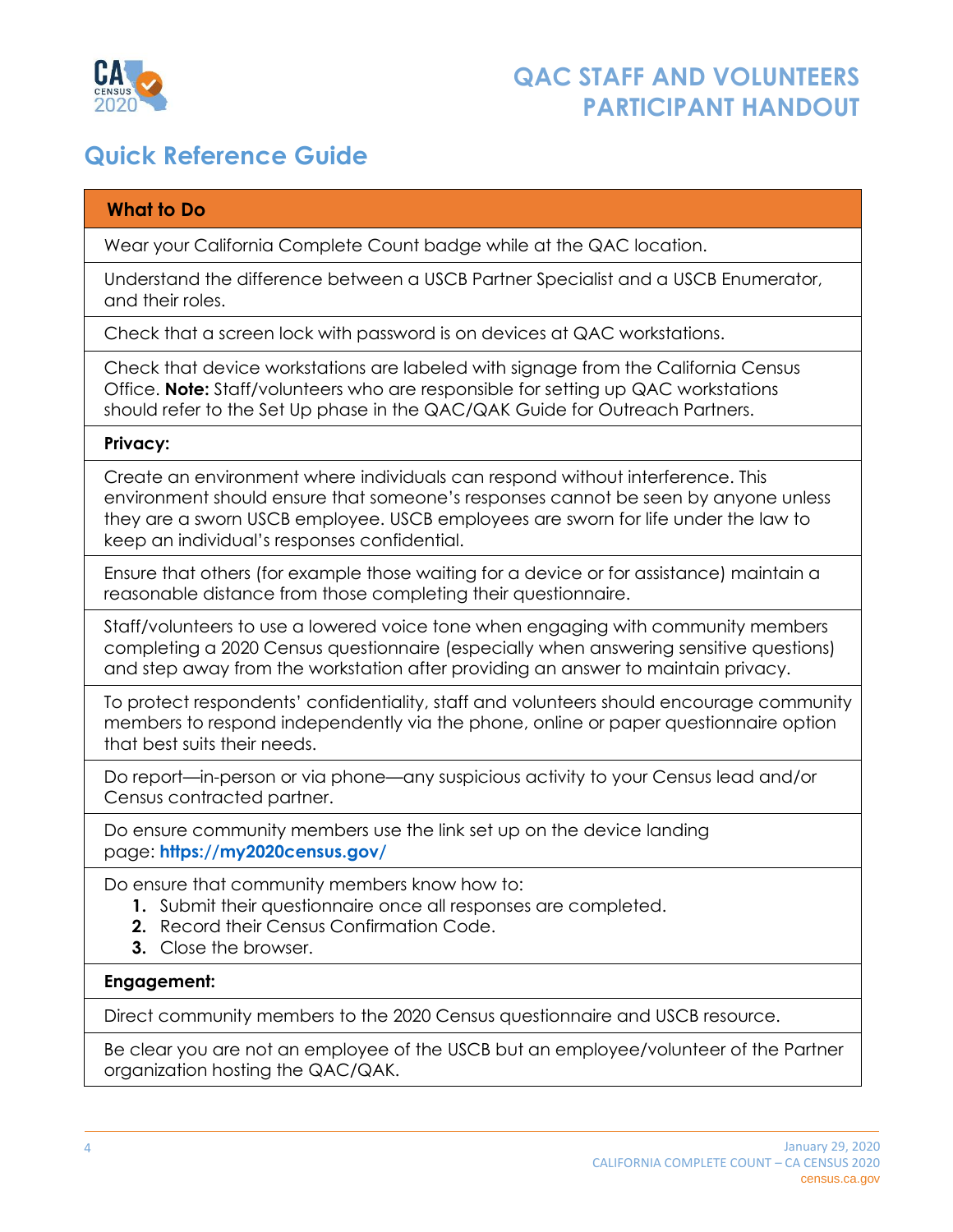

#### **What to Do**

Do answer questions from community members about the Census questionnaire and provide clarifications. For example, who is considered a household member to be counted.

#### **Note: Community members must make their own decisions about their responses on the 2020 Census questionnaire.**

Encourage the community member to complete their questionnaire and provide access to a computer or phone. Ensure the USCB phone number is provided and the link to the USCB 2020 Census website is clicked.

If a member of the public requests assistance in completing their form, please direct them to the response option (online, phone, mail/paper, or census taker visit to the home) that best suits their needs. For example, if an individual is responding online and needs language assistance, please encourage them to respond through the phone response option, instead of the online response option.

If they still request your assistance with online response, you can provide this assistance but please inform them that you are not a Census Bureau employee and therefore their answers are not protected by law with you. Their response is only protected by the Census Bureau once their response is received.

If they still want this assistance following that explanation, you should not collect or retain response information outside of the questionnaire and should not guide responses for the questionnaire, (community members must make their own decision about their response).

Provide language assistance or access to language assistance. Ensure Language Guides (59 in-language guides provided by the U.S. Census Bureau are available to help respondents complete the 2020 Census Questionnaire.

**[https://www.census.gov/programs-surveys/decennial-census/2020-census/planning](https://www.census.gov/programs-surveys/decennial-census/2020-census/planning-management/language-resources/language-guides.html)[management/language-resources/language-guides.html](https://www.census.gov/programs-surveys/decennial-census/2020-census/planning-management/language-resources/language-guides.html)**

Offer accommodations to people with disabilities (e.g. space access and appropriate supporting ADA devices). [Resources**: Tips for Providing Accommodations and How to Assist People with Disabilities** and **2020 Census Disability Community Toolkit [\[https://www.disabilityrightsca.org/post/2020-census-disability-community-toolkit\]](https://www.disabilityrightsca.org/post/2020-census-disability-community-toolkit)**

Complete the Visitor Interaction Form once engagement with each individual is complete to document outcomes.

#### **What Not to Do**

Do not collect or retain response information outside of the USCB's online form. Do not collect information from people that you intend to later enter into the USCB's 2020 Census response Web site. For example, do not gather information on paper and later enter it in the USCB's online response website yourself.

Do not guide responses for the 2020 Census questionnaire.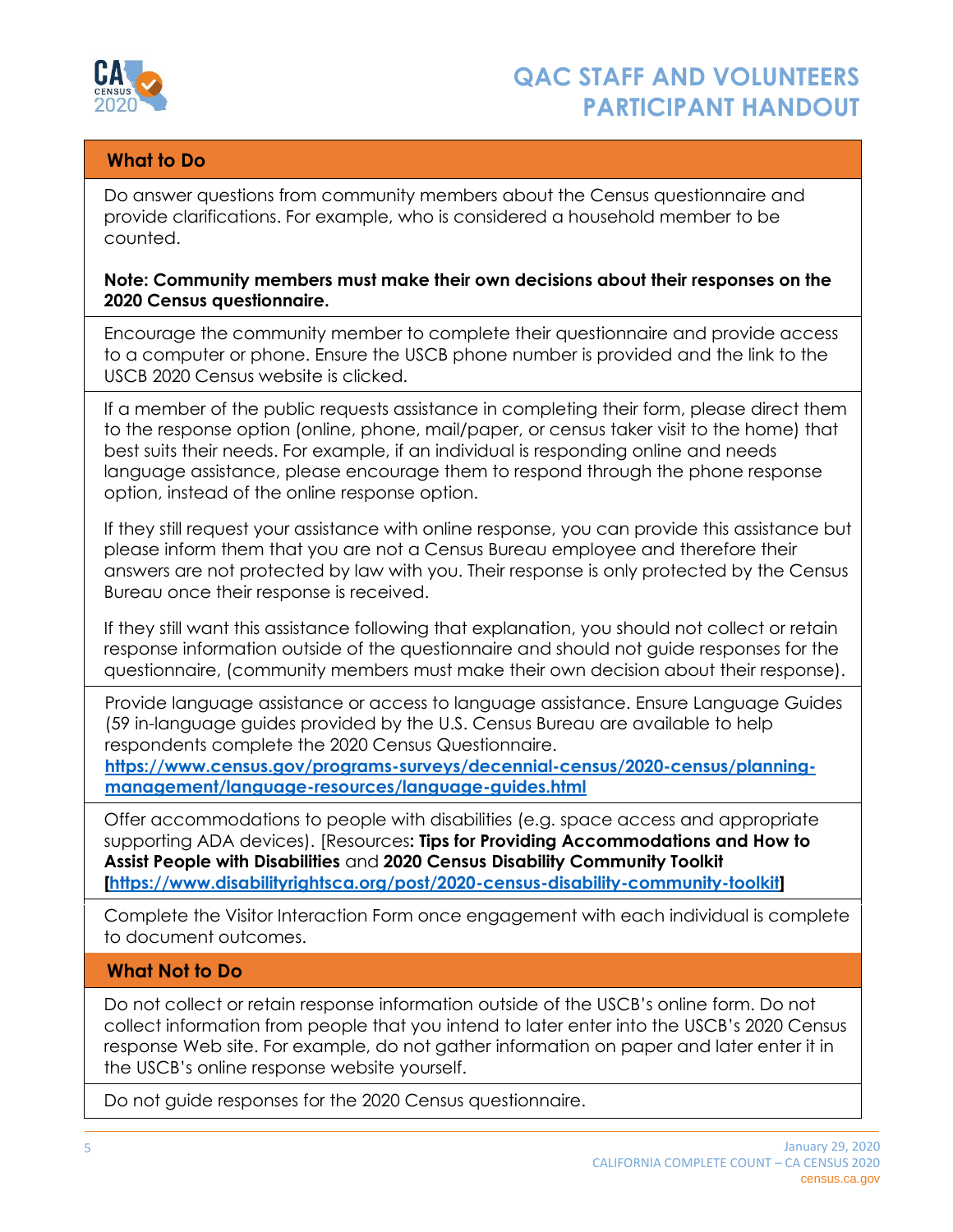

# <span id="page-5-0"></span>**Frequently Asked Questions (FAQs)**

**Tip:** Print out this FAQ section along with the toll-free numbers for USCB to support responding to consumer questions.

| <b>QUESTION FROM THE</b><br><b>PUBLIC</b>       | <b>ANSWERS</b>                                                                                                                                                                                                                                                           |  |
|-------------------------------------------------|--------------------------------------------------------------------------------------------------------------------------------------------------------------------------------------------------------------------------------------------------------------------------|--|
| What is the Census?                             | Every 10 years, people across the country and in California fill out<br>the Census in order to have an accurate count of all the people<br>in the United States.                                                                                                         |  |
|                                                 | The Census determines California's federal funding for important<br>community services that help support our families and fair share of<br>representation in California and Washington DC.                                                                               |  |
|                                                 | The next Census is in Spring 2020. Let's ensure all Californians are<br>counted so we can put those resources to good use here at<br>home!                                                                                                                               |  |
| What are the important<br>dates for the Census? | Starting mid-March 2020, each household will receive a postcard<br>in the mail informing them of the options for filling out the Census<br>questionnaire. That includes online, by phone, or with a paper<br>form.                                                       |  |
|                                                 | Households that do not fill out the questionnaire during the self-<br>response period (March through April 2020) will be contacted by<br>the U.S. Census Bureau during Non-Response Follow-Up (May to<br><b>July 2020):</b>                                              |  |
|                                                 | March 12-20: Households will receive an invitation via<br>postcard to respond online to the 2020 Census. Some<br>households will receive paper questionnaires directly.<br>March 16-24: A reminder letter will be sent.<br>If you still have not responded:<br>$\bullet$ |  |
|                                                 | March 26-April 3: A reminder postcard will be sent to<br>$\circ$<br>households that have not responded.<br>April 8-16: A reminder letter and paper questionnaire<br>$\circ$<br>will be sent.<br>April 20-27: A final reminder postcard before the U.S.<br>$\circ$        |  |
|                                                 | Census Bureau follows up in person with designated<br>Enumerators knocking on doors.<br>U.S. Census Bureau enumerators may also contact<br>households that submit partially filled-out questionnaires in<br>an effort to obtain complete answers.                        |  |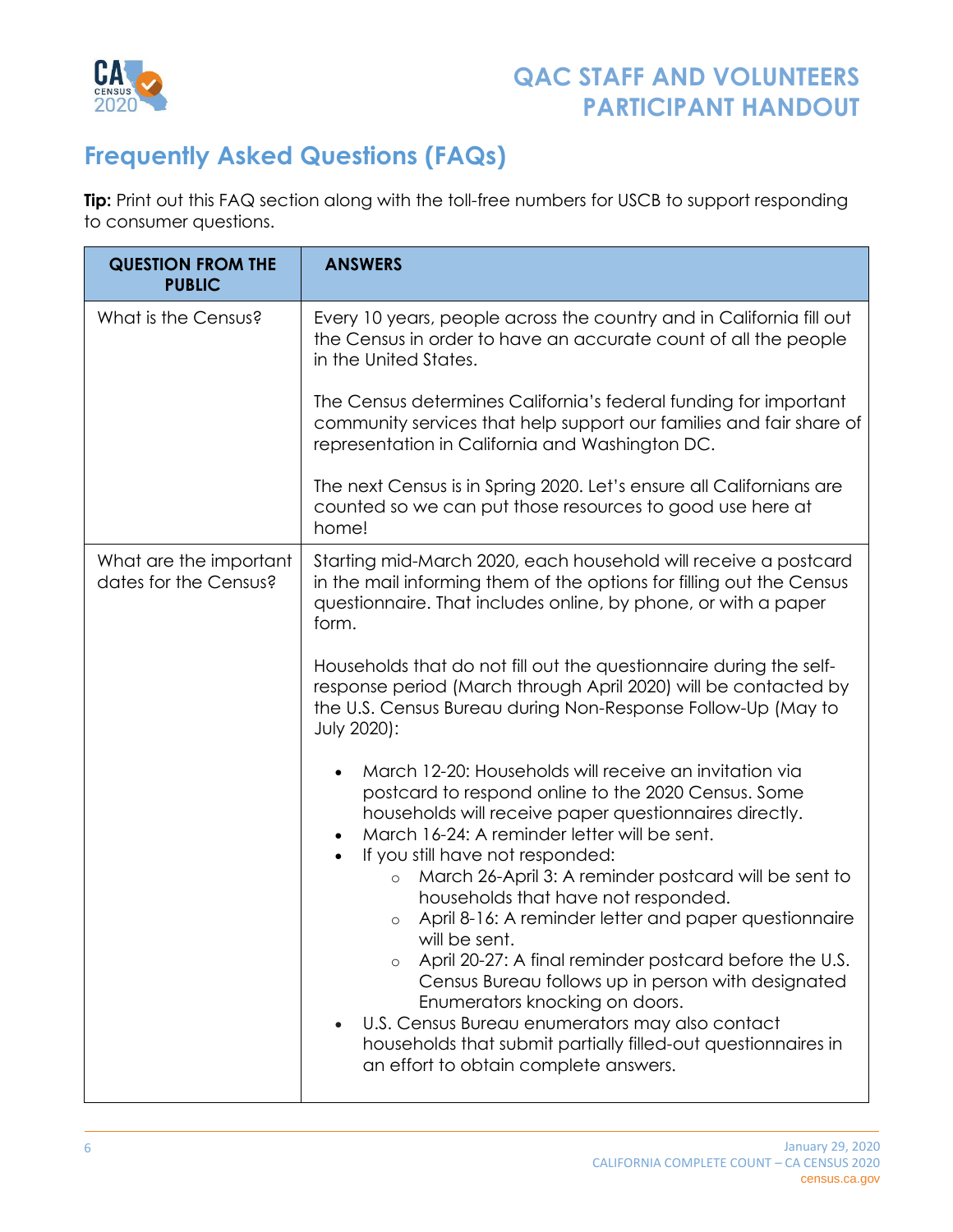

| <b>QUESTION FROM THE</b><br><b>PUBLIC</b> | <b>ANSWERS</b>                                                                                                                                                                                                                                                                                                                                                                                                                                                                                                                                                                                                                                                                                                                                                         |  |
|-------------------------------------------|------------------------------------------------------------------------------------------------------------------------------------------------------------------------------------------------------------------------------------------------------------------------------------------------------------------------------------------------------------------------------------------------------------------------------------------------------------------------------------------------------------------------------------------------------------------------------------------------------------------------------------------------------------------------------------------------------------------------------------------------------------------------|--|
| Why should I complete<br>the Census?      | The 2020 Census will help decide how billions of dollars will reach<br>our families. Your answers will help determine funding for dozens<br>of programs that provide essential resources to Californians.<br>Census data determines funding allocations for schools, childcare<br>programs, road maintenance projects and social assistance<br>programs.                                                                                                                                                                                                                                                                                                                                                                                                               |  |
|                                           | The 2020 Census will ensure the health and wellness of our families<br>and neighborhoods. By filling out the form, your data informs<br>where new hospitals are built, improve our health programs, and<br>increase jobs and business opportunities.                                                                                                                                                                                                                                                                                                                                                                                                                                                                                                                   |  |
|                                           | The 2020 Census will determine the number of representatives<br>California has in the U.S. House of Representatives and the<br>number of votes we have in the Electoral College. Your<br>information will also be used to redraw State Assembly and<br>Senate boundaries. Participating in the 2020 Census ensures that<br>you and your communities have fair representation.                                                                                                                                                                                                                                                                                                                                                                                          |  |
| How do I complete the<br>Census?          | Every person in the country is required to fill out the 2020 Census<br>form. We encourage you to complete your questionnaire today<br>via phone or online. You have four ways to respond:<br>1. By Phone: The Census can be completed by phone in 13<br>languages including Telecommunications Device for the<br>Deaf.<br>2. Online: For the first time, the Census form will be available<br>to complete online in 13 languages.<br>3. Paper Questionnaire: March 12-20: Some households will<br>receive paper questionnaires directly. April 8-16: If you still<br>have not responded: A reminder letter and paper<br>questionnaire will be sent.<br>4. In-Person: A designated Enumerator visit your home to<br>collect your responses to the 2020 Census directly. |  |
|                                           | Whichever you choose, just make sure you fill out the form!                                                                                                                                                                                                                                                                                                                                                                                                                                                                                                                                                                                                                                                                                                            |  |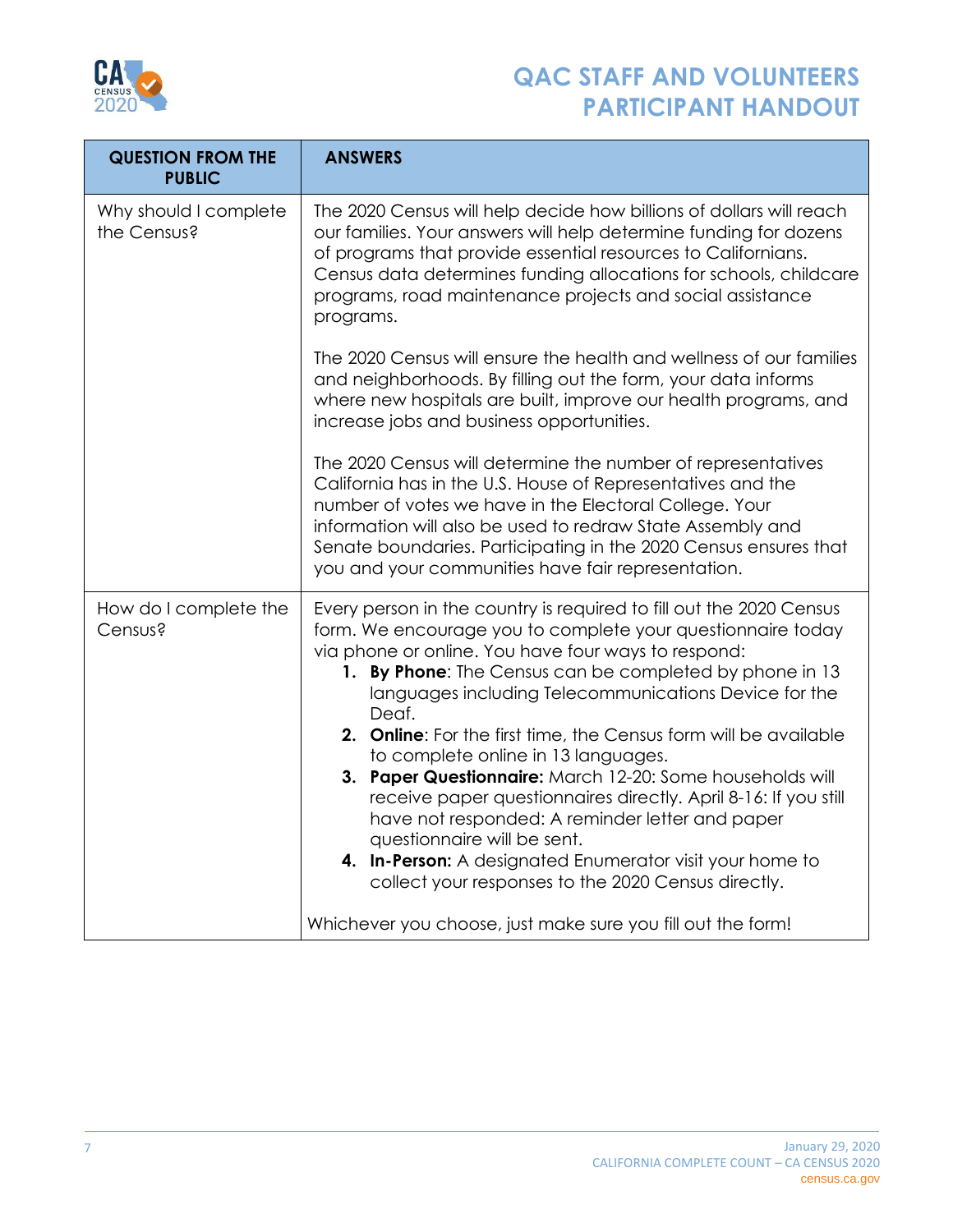

| <b>QUESTION FROM THE</b><br><b>PUBLIC</b>                                                   | <b>ANSWERS</b>                                                                                                                                                                                                                                                                                                                                                                     |  |
|---------------------------------------------------------------------------------------------|------------------------------------------------------------------------------------------------------------------------------------------------------------------------------------------------------------------------------------------------------------------------------------------------------------------------------------------------------------------------------------|--|
| Are there other in-<br>language resources<br>available?                                     | Video and printed guides are also available in 59 non-English<br>languages. There is a printed guide in large print, a video guide in<br>American Sign Language, and a printed guide in Braille.<br>Whichever you choose, just make sure you fill out the form!                                                                                                                    |  |
|                                                                                             | Link to printed guides: https://www.census.gov/programs-<br>surveys/decennial-census/2020-census/planning-<br>management/language-resources/language-guides.html<br>Video guides are forthcoming (ETA per USCB is February 2020).                                                                                                                                                  |  |
| Who should be<br>counted?                                                                   | If you are filling out the census for your home, you should count<br>everyone who is living there as of April 1, 2020. This includes<br>anyone who is living and sleeping there most of the time. If<br>someone is staying in your home on April 1, and has no usual<br>home elsewhere, you should count them in your response to the<br>2020 Census.                              |  |
|                                                                                             | Everyone living in each household, including newborns, older<br>individuals, and people who are not family members, should be<br>counted on the household's 2020 Census form.                                                                                                                                                                                                      |  |
| I am unsure if someone<br>else has counted our<br>household. Should I still<br>complete it? | Yes, it is ok to complete the form even if you think someone else in<br>your household has already completed it.<br>Please complete the 2020 Census and include everyone living in<br>their household (children, non-relatives, and other families), even<br>if they think others may have already responded. The USCB has<br>processes in place to resolve duplicate submissions. |  |
|                                                                                             | You should include everyone in your household (babies, children,<br>including foster children, non-relatives, and other family<br>members). For a complete list of who should be counted, visit<br>https://2020census.gov/en/who-to-count.html                                                                                                                                     |  |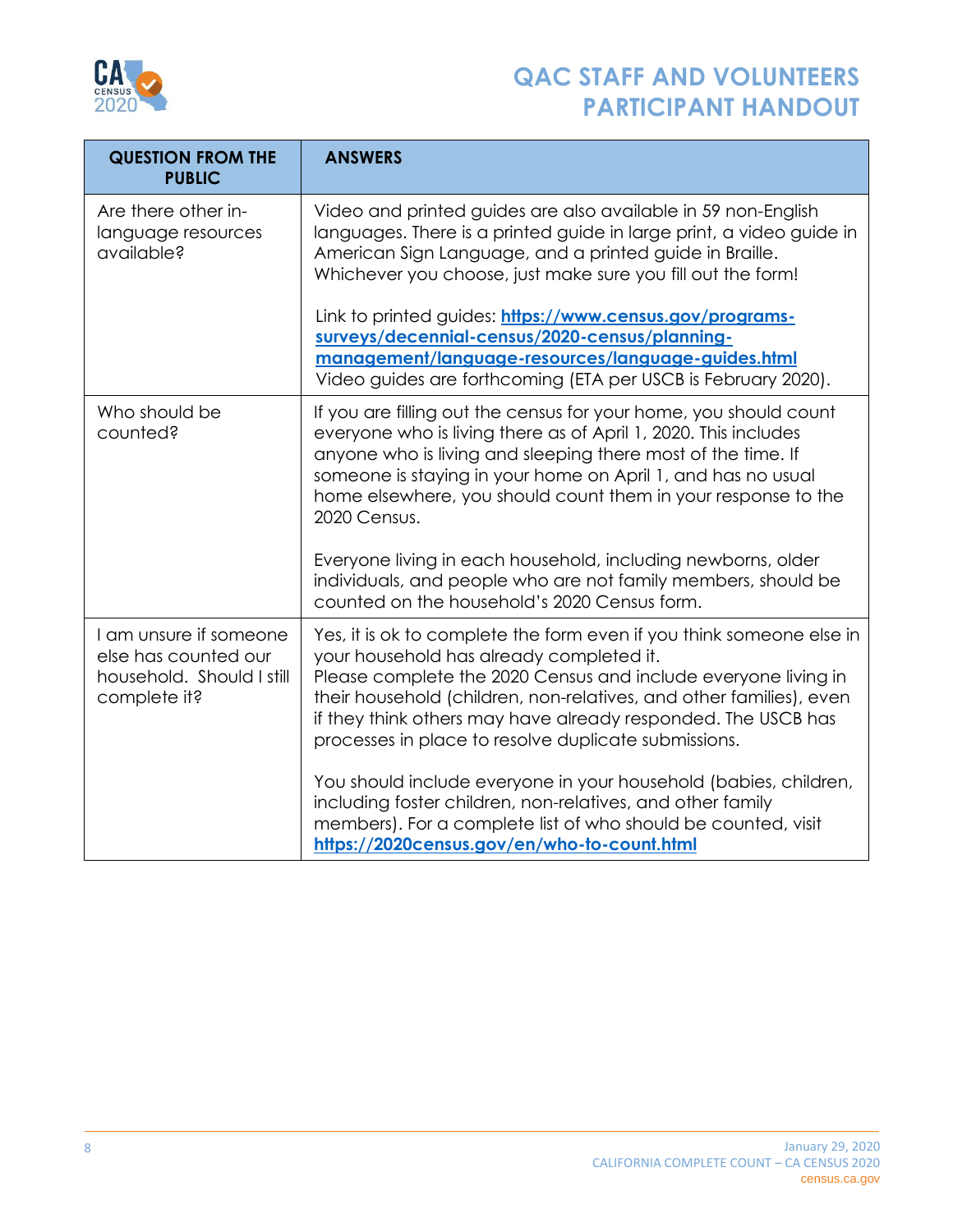

| <b>QUESTION FROM THE</b><br><b>PUBLIC</b>                                                       | <b>ANSWERS</b>                                                                                                                                                                                                                                                                                                                                                                                                                                                                                                                                                                                                                                                                                                                                                                                                                                                                                                                                                                                                           |  |
|-------------------------------------------------------------------------------------------------|--------------------------------------------------------------------------------------------------------------------------------------------------------------------------------------------------------------------------------------------------------------------------------------------------------------------------------------------------------------------------------------------------------------------------------------------------------------------------------------------------------------------------------------------------------------------------------------------------------------------------------------------------------------------------------------------------------------------------------------------------------------------------------------------------------------------------------------------------------------------------------------------------------------------------------------------------------------------------------------------------------------------------|--|
| Can you help me fill out<br>the Census<br>form/questionnaire?                                   | Are you unable to complete the questionnaire on your own? If<br>they answer yes, direct them to the response option (online,<br>phone, mail/paper, census taker visit to the home) that best suits<br>their needs. For example, if an individual is responding online and<br>needs language assistance, please encourage them to respond<br>through the phone response option, instead of the online<br>response option.<br>If they still request your assistance with online response, respond:<br>I am not a US Census Bureau employee and therefore the<br>answers you provide me are not protected by law. Your response<br>is only protected by the Census Bureau once your response is<br>received. However, I am able to assist you with entering your<br>responses. Let's get started.<br>Provide assistance as needed based on community member<br>circumstance. You should not collect or retain response<br>information outside of the questionnaire and should not guide<br>responses for the questionnaire. |  |
| Do I have to complete<br>the online form?                                                       | No, you may choose which method you would like to complete<br>and are most comfortable with. You can either complete the<br>2020 Census form online, complete it via phone, by mail or<br>choose to have a census enumerator visit your home to collect<br>your responses for the form.                                                                                                                                                                                                                                                                                                                                                                                                                                                                                                                                                                                                                                                                                                                                  |  |
| The USCB website is<br>down. How do I<br>complete by form?                                      | We recommend you complete your questionnaire today, via<br>phone. All you have to do is provide your address instead of the<br>code that was mailed to you.                                                                                                                                                                                                                                                                                                                                                                                                                                                                                                                                                                                                                                                                                                                                                                                                                                                              |  |
| Will the USCB visit my<br>home?                                                                 | It's possible, but don't be afraid or alarmed. It's a normal process.<br>Census enumerators will be canvassing local neighborhoods from<br>April through the end of July to follow up with households who<br>have not responded or have an incomplete response. They will<br>have badges and identification to prove that they work for the<br>USCB.                                                                                                                                                                                                                                                                                                                                                                                                                                                                                                                                                                                                                                                                     |  |
| Do you work for the<br><b>USCB?</b>                                                             | No, I do not. I am a team member of this QAC/QAK helping to<br>provide access to the device and help answer any general<br>information about the Census.                                                                                                                                                                                                                                                                                                                                                                                                                                                                                                                                                                                                                                                                                                                                                                                                                                                                 |  |
| What is the difference<br>between a USCB<br><b>Partnership Specialist</b><br>and an Enumerator? | Both work for the USCB. An enumerator's job is to conduct<br>research and count the population by canvassing neighborhoods<br>and visiting homes and businesses. A Partner Specialist does not<br>count the population, they connect community partners to tools<br>and resources offered by USCB and conduct outreach and<br>education about the Census.                                                                                                                                                                                                                                                                                                                                                                                                                                                                                                                                                                                                                                                                |  |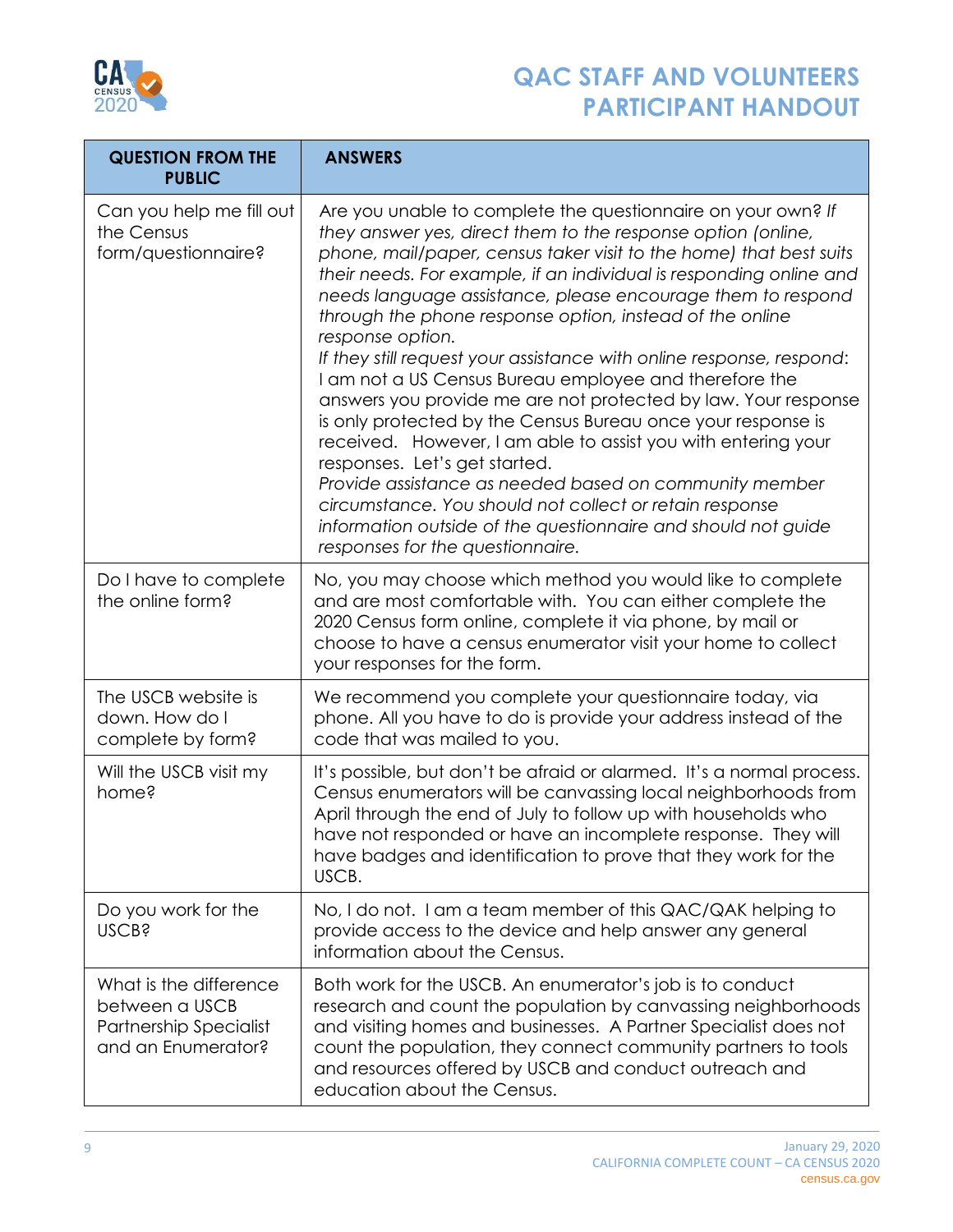

| <b>QUESTION FROM THE</b><br><b>PUBLIC</b>                                                                                       | <b>ANSWERS</b>                                                                                                                                                                                                                                                                                                                                                                                                                                                                                                                                                                                                                                                                                                                                                                                                                                                                                                                                           |  |
|---------------------------------------------------------------------------------------------------------------------------------|----------------------------------------------------------------------------------------------------------------------------------------------------------------------------------------------------------------------------------------------------------------------------------------------------------------------------------------------------------------------------------------------------------------------------------------------------------------------------------------------------------------------------------------------------------------------------------------------------------------------------------------------------------------------------------------------------------------------------------------------------------------------------------------------------------------------------------------------------------------------------------------------------------------------------------------------------------|--|
| What resources are<br>available to help me<br>answer the<br>Questionnaire?                                                      | The USCB website includes a glossary where you can search a<br>term and receive a definition, e.g. definition of 'race'. To learn<br>more, visit the USCB glossary at https://www.census.gov/glossary/                                                                                                                                                                                                                                                                                                                                                                                                                                                                                                                                                                                                                                                                                                                                                   |  |
| I lost my paper<br>questionnaire, or I<br>never received one in<br>the mail. How do I get<br>a replacement?                     | You can still complete the questionnaire online at<br>https://my2020census.gov/ or by phone, all you have to do is<br>provide your address instead of the code that was mailed to you.                                                                                                                                                                                                                                                                                                                                                                                                                                                                                                                                                                                                                                                                                                                                                                   |  |
| My neighbor received<br>their Census letter<br>invitation, but I didn't,<br>what should I do?                                   | It's ok. The USCB is staggering the mailer so not everyone will be<br>receiving their letter at the same time. Here's what the USCB says<br>about what and when you will receive your letter.                                                                                                                                                                                                                                                                                                                                                                                                                                                                                                                                                                                                                                                                                                                                                            |  |
|                                                                                                                                 | Note: Community members may complete the 2020 Census<br>questionnaire without a mailer code when responding online or<br>over the telephone. QAC staff/volunteers may offer them a<br>workstation to complete the questionnaire.<br>Source: https://www.census.gov/library/fact-<br>sheets/2019/dec/2020-invites-everyone.html<br>We understand you might miss our initial<br>WHAT WE WILL SEND IN THE MAIL<br>letter in the mail.<br>On or between<br>You'll receive:<br>- Every household that hasn't already<br>responded will receive reminders and will<br>March 12-20<br>An invitation to respond<br>eventually receive a paper questionnaire.<br>online to the 2020 Census.<br>· It doesn't matter which initial invitation<br>(Some households<br>will also receive paper<br>you get or how you get it-we will follow<br>questionnaires.)<br>up in person with all households that don't<br>respond.<br><b>March 16-24</b><br>A reminder letter. |  |
|                                                                                                                                 | If you haven't<br>responded vet:<br>March 26-April 3<br>A reminder postcard<br>April 8-16<br>A reminder letter and<br>paper questionnaire.<br>April 20-27<br>A final reminder postcard<br>before we follow up in<br>person                                                                                                                                                                                                                                                                                                                                                                                                                                                                                                                                                                                                                                                                                                                               |  |
| I do not understand<br>some of the terms used<br>in the questionnaire,<br>where can I get help to<br>understand these<br>terms? | You can call the 844 number for support or visit the USCB glossary<br>at https://www.census.gov/glossary/ and use the search box to<br>type in the term you need help to understand.                                                                                                                                                                                                                                                                                                                                                                                                                                                                                                                                                                                                                                                                                                                                                                     |  |
| I am hearing rumors<br>about the Census 2020;<br>how can I know what is<br>true or false?                                       | You can visit the USCB's official rumors web page at<br>https://2020census.gov/en/news-events/rumors.html to learn the<br>facts about Census 2020.                                                                                                                                                                                                                                                                                                                                                                                                                                                                                                                                                                                                                                                                                                                                                                                                       |  |
|                                                                                                                                 | You can also report false information to <b>rumors@census.gov</b> .                                                                                                                                                                                                                                                                                                                                                                                                                                                                                                                                                                                                                                                                                                                                                                                                                                                                                      |  |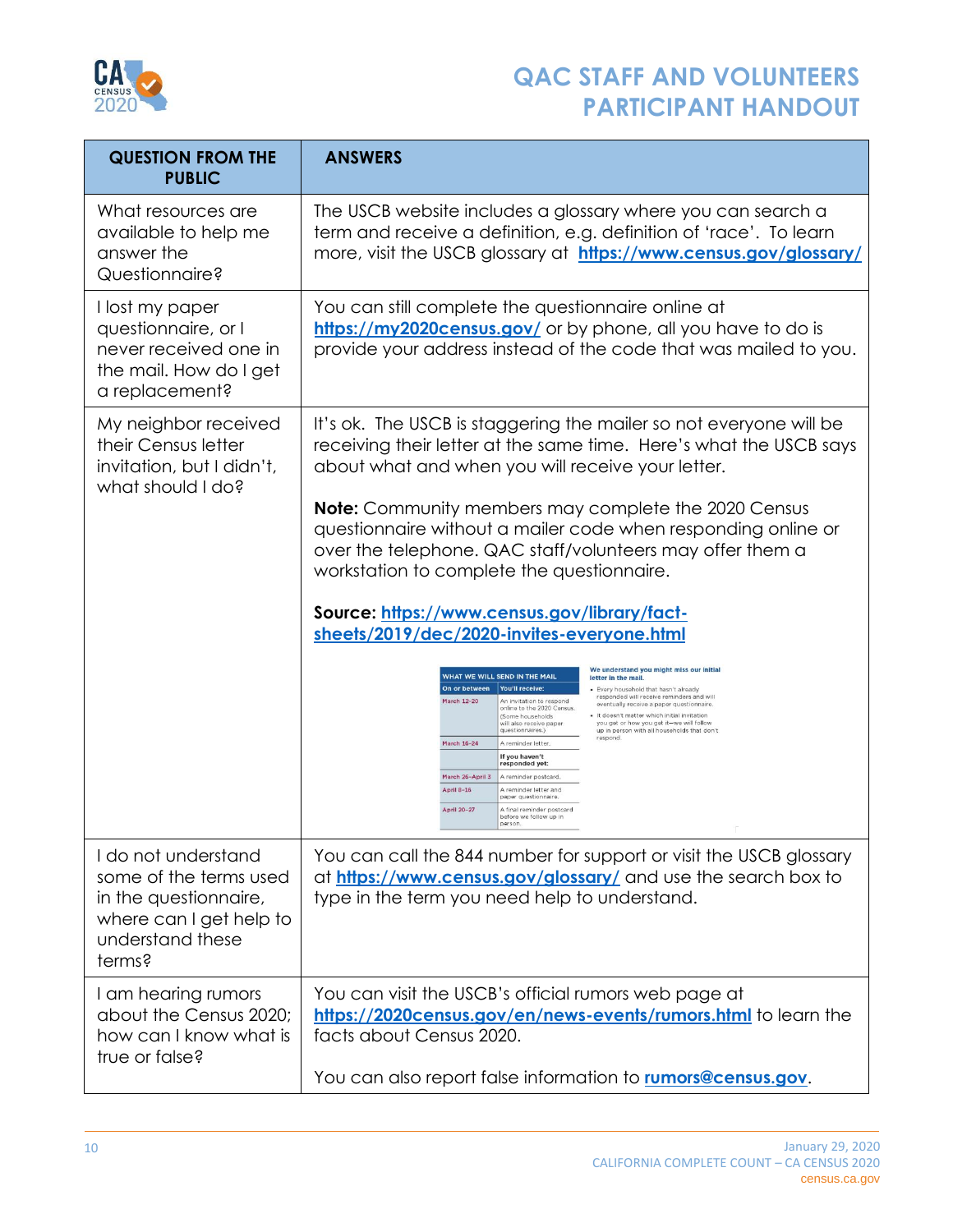

| <b>QUESTION FROM THE</b><br><b>PUBLIC</b>                                                                                | <b>ANSWERS</b>                                                                                                                                                                                                                                                                                                                                                                                                                                                                                                                                                                                                                                                                                                                                                                                                                                                                                                                                                                                               |  |
|--------------------------------------------------------------------------------------------------------------------------|--------------------------------------------------------------------------------------------------------------------------------------------------------------------------------------------------------------------------------------------------------------------------------------------------------------------------------------------------------------------------------------------------------------------------------------------------------------------------------------------------------------------------------------------------------------------------------------------------------------------------------------------------------------------------------------------------------------------------------------------------------------------------------------------------------------------------------------------------------------------------------------------------------------------------------------------------------------------------------------------------------------|--|
| Is my information safe<br>and confidential?                                                                              | Information collected during the 2020 Census can't be shared or<br>used against you in any way. Your information is only used to<br>generate statistics, it can't be shared with immigration or law<br>enforcement agencies, and it can't be used to determine your<br>eligibility for government benefits. Your privacy and security are<br>taken extremely seriously.                                                                                                                                                                                                                                                                                                                                                                                                                                                                                                                                                                                                                                      |  |
| Is my information<br>protected?<br>I am concerned about<br>the government having<br>my information, what<br>should I do? | The U.S. Census Bureau (USCB) is required by law to protect any<br>$\bullet$<br>personal information it collects and keep it confidential.<br>The U.S. Census Bureau is bound by Title 13 of the United States<br>$\bullet$<br>Code. These laws not only provide the Bureau with authority for<br>its work, but also stipulate strong protections for the information<br>the Census collects from individuals and businesses.<br>U.S. Census Bureau employees are sworn to protect<br>$\bullet$<br>confidentiality. Every person with access to data is sworn for life<br>to protect personal information and understands that the<br>penalties for violating this law are applicable for a lifetime.<br>Violating confidentiality or sharing the information other than<br>$\bullet$<br>for statistical purposes is a serious federal crime. Anyone who<br>violates this law will face severe penalties, including a federal<br>prison sentence of up to five years, a fine of up to \$250,000, or<br>both. |  |
| How is the information<br>collected used by the<br>Census?                                                               | The U.S. Census Bureau uses responses to produce statistics.<br>$\bullet$<br>Private information may not be published when it is collected.<br>$\bullet$<br>After 72 years, it may be published for historical purposes by the<br>National Archives. It is against the law to disclose or publish any<br>private information that identifies an individual or business, such<br>as names, addresses (including GPS coordinates), Social<br>Security numbers, and telephone numbers.<br>Answers cannot be used for law enforcement purposes or to<br>$\bullet$<br>determine personal eligibility for government benefits.<br>Personal information cannot be used against respondents for<br>$\bullet$<br>the purposes of immigration enforcement.                                                                                                                                                                                                                                                             |  |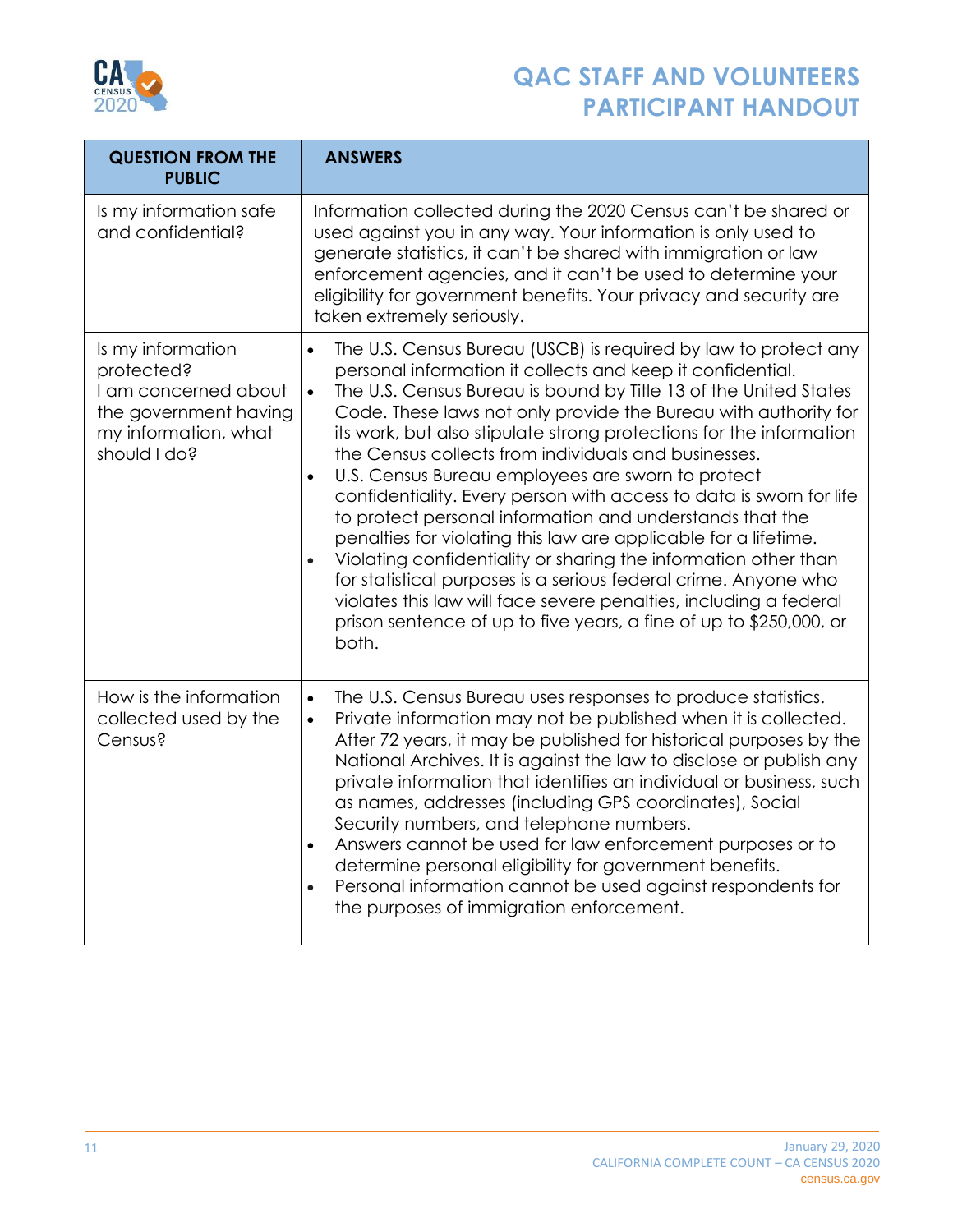

| <b>QUESTION FROM THE</b><br><b>PUBLIC</b>                                                                                                                                                                                                                                                                                                                                                                                                                                                                                                                                                                                                                                                                                                                                | <b>ANSWERS</b>                                                                                                                                                                                                                                                                                                                         |
|--------------------------------------------------------------------------------------------------------------------------------------------------------------------------------------------------------------------------------------------------------------------------------------------------------------------------------------------------------------------------------------------------------------------------------------------------------------------------------------------------------------------------------------------------------------------------------------------------------------------------------------------------------------------------------------------------------------------------------------------------------------------------|----------------------------------------------------------------------------------------------------------------------------------------------------------------------------------------------------------------------------------------------------------------------------------------------------------------------------------------|
| Does the 2020 Census<br>include a question<br>about citizenship?                                                                                                                                                                                                                                                                                                                                                                                                                                                                                                                                                                                                                                                                                                         | The 2020 Census questionnaire will NOT include a question about<br>an individual's citizenship status. Everyone, regardless of their<br>immigration status, has certain basic rights.                                                                                                                                                  |
|                                                                                                                                                                                                                                                                                                                                                                                                                                                                                                                                                                                                                                                                                                                                                                          | For those who have concerns about opening your doors, there<br>are other ways you can participate. You can participate from the<br>comfort of your home online and over the phone, or at a<br>community run assistance center.                                                                                                         |
|                                                                                                                                                                                                                                                                                                                                                                                                                                                                                                                                                                                                                                                                                                                                                                          | Please complete your Census questionnaire. An incomplete<br>questionnaire may increase your chances of nonresponse follow-<br>up by the U.S. Census Bureau. Households will receive an invitation<br>to respond online to the 2020 Census beginning March 12, 2020.<br>Your participation is vital, and your information is protected. |
| What should Californians<br>It is critical to be cautious of any requests that seem suspicious.<br>$\bullet$<br>be aware of when filling<br>The U.S. Census Bureau will never ask for the following:<br>out the Census?<br>Payment to fill out the questionnaire<br>$\circ$<br>Social Security number<br>$\circ$<br>Financial information<br>$\circ$<br>U.S. Census Bureau field staff will always show a valid Census<br>$\bullet$<br>Bureau ID. You can confirm that they are a U.S. Census Bureau<br>employee by entering their name into the Census Bureau Staff<br>Search or by contacting the California Regional Office.<br>It is a federal crime to impersonate a federal official, and<br>$\bullet$<br>anyone who violates this law is subject to imprisonment. |                                                                                                                                                                                                                                                                                                                                        |
| How can I record my<br>confirmation number?                                                                                                                                                                                                                                                                                                                                                                                                                                                                                                                                                                                                                                                                                                                              | Individuals with a smart phone may take a photo of their<br>confirmation number or may write down their confirmation number<br>before they leave the QAC/QAK.                                                                                                                                                                          |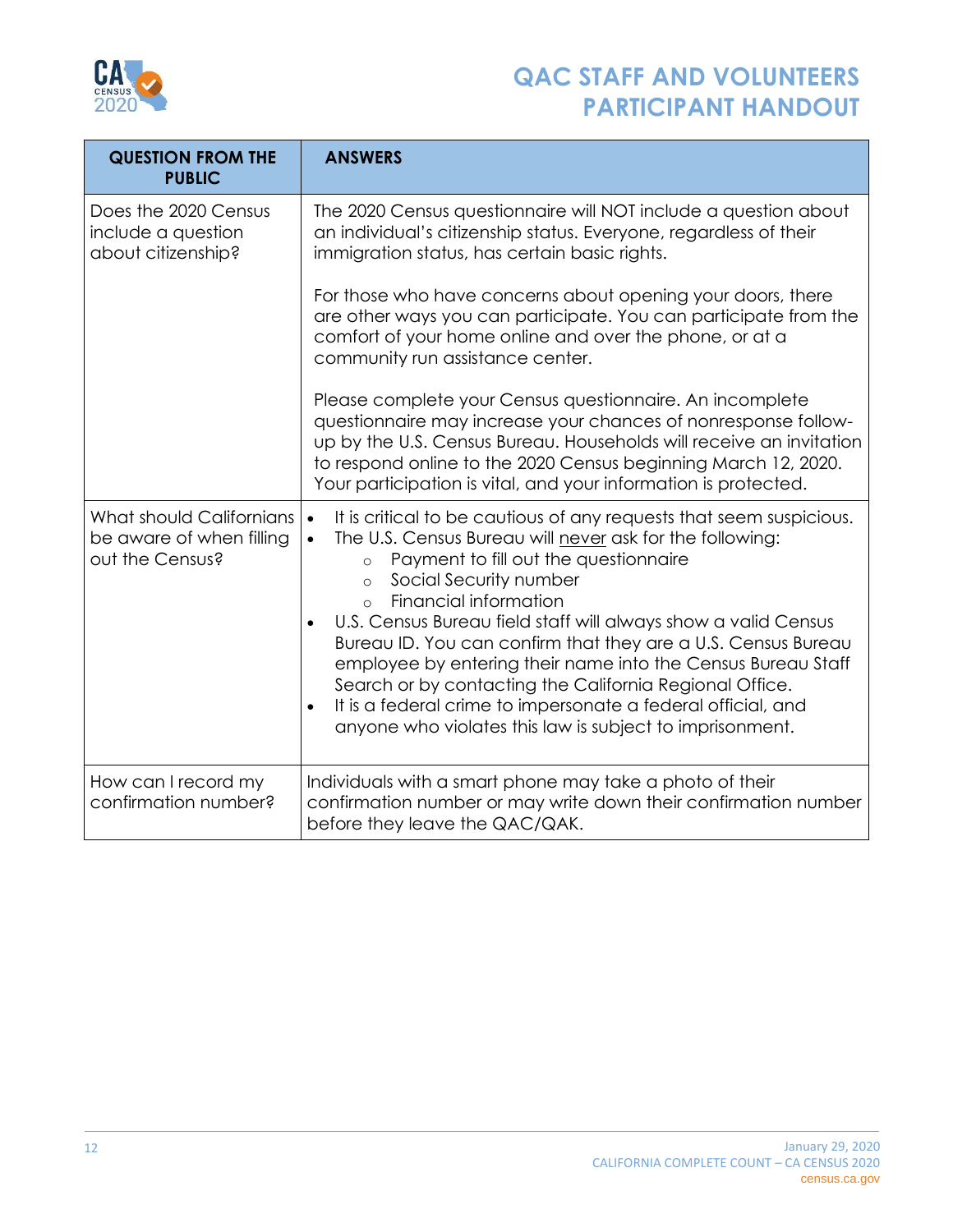

#### <span id="page-12-0"></span>**Phone Numbers**



# **California Complete Count U.S. Census Bureau**

# **In-Language Phone Assistance**

| <b>English</b><br><b>Spanish</b>      |                            |  |
|---------------------------------------|----------------------------|--|
| 844-330-2020                          | 844-468-2020               |  |
| <b>Chinese (Mandarin)</b>             | <b>Chinese (Cantonese)</b> |  |
| 844-391-2020                          | 844-398-2020               |  |
| <b>Vietnamese</b>                     | Korean                     |  |
| 844-461-2020                          | 844-392-2020               |  |
| <b>Russian</b>                        | <b>Arabic</b>              |  |
| 844-417-2020                          | 844-416-2020               |  |
| Tagalog                               | <b>Polish</b>              |  |
| 844-478-2020                          | 844-479-2020               |  |
| <b>French</b>                         | <b>Haitian Creole</b>      |  |
| 844-494-2020                          | 844-477-2020               |  |
| Portuguese                            | <b>Japanese</b>            |  |
| 844-474-2020                          | 844-460-2020               |  |
| <b>Telephone Display Device (TDD)</b> |                            |  |
| 844-467-2020                          |                            |  |

Note: Individuals do not need a mailer/code to respond via phone or online.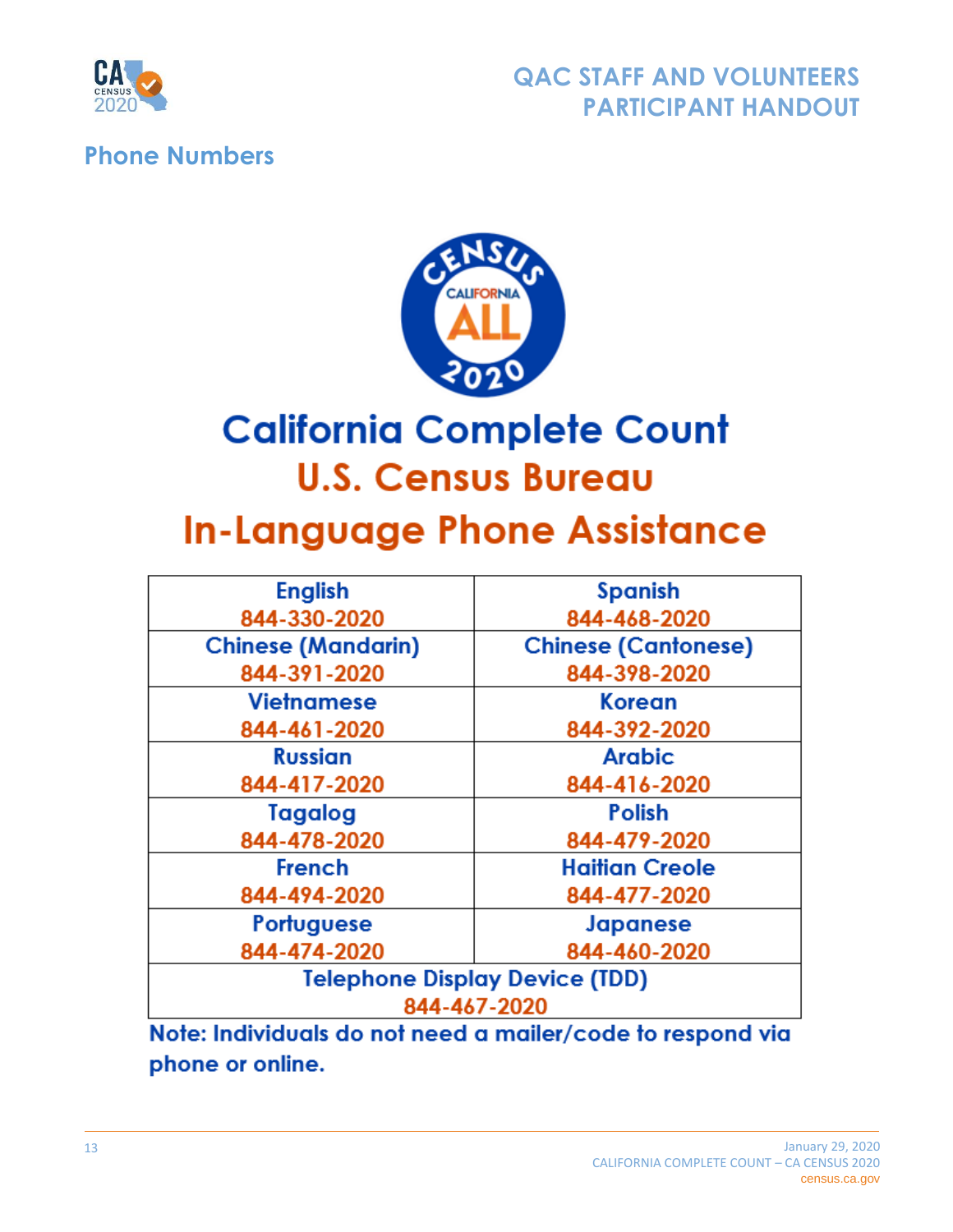

# <span id="page-13-0"></span>**Key Dates**

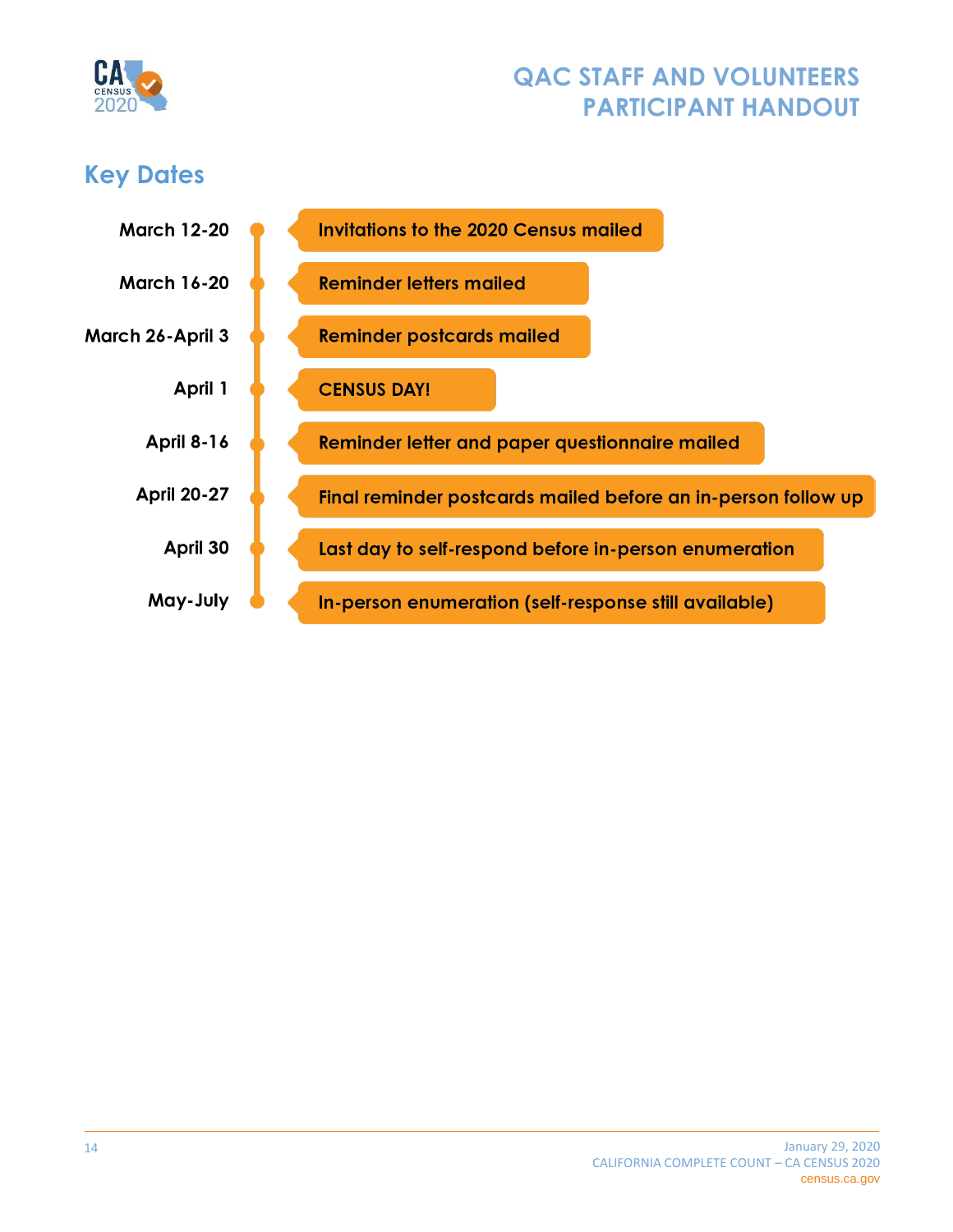

#### <span id="page-14-0"></span>**Providing Accommodations to Individuals with Disabilities**

# **Think Access**



According to the United States Centers for Disease Control and Prevention, there are approximately 61 million people with disabilities in the United States. This includes people with physical disabilities (walking, dexterity and mobility related) and sensory disabilities (people who are blind, deaf or have processing disorders). Disabled people make up about 26 percent of the U.S. population – over one in four people. **This means that if you're not making your QAC/QAK accessible to disabled people, California is not getting a complete count.**

#### **Access is a Civil Right in the United States**

This tip sheet is provided as a public service to help you understand the basics and to ensure that everyone feels welcome at your Questionnaire Assistance Center or Kiosk.

**Where to Begin:** Access works best when you prepare in advance and when there is accountability.

- Designate a person on your team who will be responsible for ensuring equal access.
- Budget to provide equal access to census takers with disabilities.

**Consider:** Think about how a person with a disability will navigate your space and use the devices provided to take the Census.

- What barriers would a wheelchair-user encounter when visiting your location?
- Would a blind person be able to move around, or enter your location without assistance?
- How would you or your colleagues communicate with a Deaf person who stopped by?
- How would someone on your team explain the Census to a person with an intellectual or learning disability?

**In order to provide a seamless and inclusive experience for every person who may come to your site to take the Census you need to have answers and solutions to these questions before they arrive.**

#### **Venue Entrance and Location Access**

• Is your location near an accessible public transportation stop? If not, where is the nearest accessible transportation stop, and how can people get to you from there?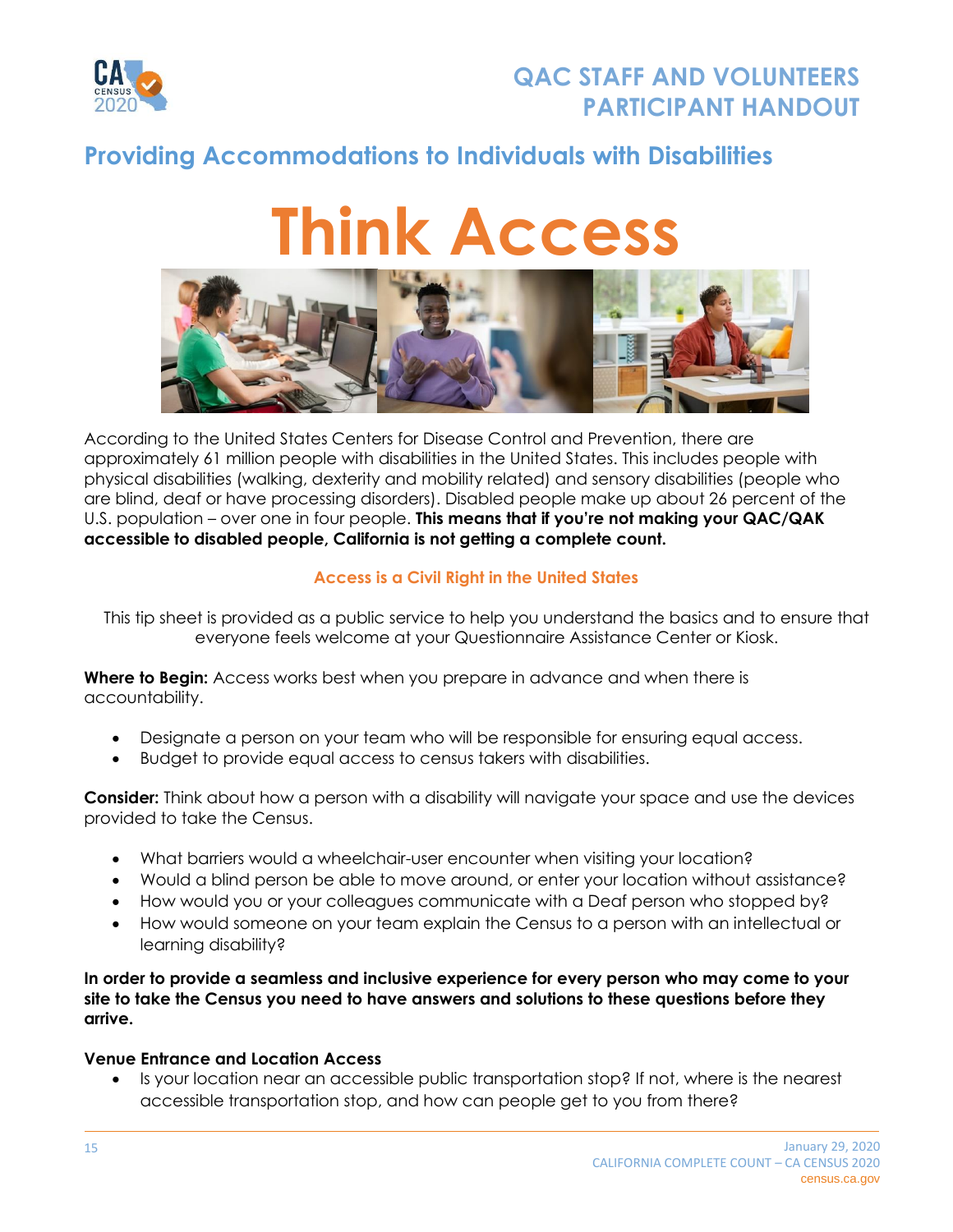

- Is there an entrance that does not require using stairs?
- Is the main entrance to your space wheelchair accessible? **NOTE**: Wheelchair accessible means the entrance to the building is completely flat and well-marked.
- If the main entrance isn't wheelchair accessible, you need to determine if there is a second entrance, elevator, or ramp that is, and if it has signage that makes it easy to find.
- Are the doors easily opened by someone who uses a wheelchair, or who has limited mobility, or does someone in your office need to provide assistance? Decide who that person, or better yet, persons should be.

#### **Internal Access**

- Is your location easy to navigate for manual, power chair and/scooter users, including seniors who use canes or have mobility disabilities? Would blind visitors be able to enter your Census space unattended, or without additional assistance?
- Is the area clear of furniture or other items that would prevent ease of movement within the space by a blind person or wheelchair user?
- Is there an accessible route that is at least 36" wide?
- Is there clear, easy-to-read, high-contrast signage with Braille identifying your census-taking location?
- What accommodations are available for someone who is Deaf or has difficulty hearing?

#### **Equipment Access**

**Physical Access:** Make sure that the computers or tablets you provide are physically accessible to wheelchair users. You will need to provide a table or desk with clearance for a wheelchair. **Digital Access:** People who are blind don't read text on a screen; they use text-to-audio software to hear the information displayed the screen. Newer computers and tablets come with screenreader software installed (Voiceover on Macs, Narrator on PCs). Macs and PCs also have other accessibility features (large font, keyboard navigation). Become familiar with those features. iPads are pre-loaded with a variety of useful accessibility features that help disabled users have a seamless experience including a screen reader, support for playback of closed-captioned content, and other innovative universal access features including:

**Voiceover:** A gesture-based screen reader for blind users. Instead of memorizing keyboard commands or pressing tiny arrow keys, users simply touch the screen to hear a description of the item under their fingers, then double-tap, drag, or flick to control iPad. Voiceover speaks 21 languages and works with all of the applications built into iPad.

**Contrast:** If a person taking the census requires a high contrast screen, the iPad allows users to change the display to white on black. Users can access the White on Black feature in any application, as well as on the Home, Unlock, and Spotlight screens, and with Zoom and Voiceover.

**Zoom:** This feature lets users magnify the entire screen of any application up to five times the regular size. Users can move left, right, up, and down to view any portion of the screen close up.

Visit **[disabilitycounts2020.org](http://www.disabilitycounts2020.org/)** to learn more about providing equal access for people with all types of disabilities!

*Provided by: Disability Rights Education & Defense Fund and California Foundation for Independent Living Centers*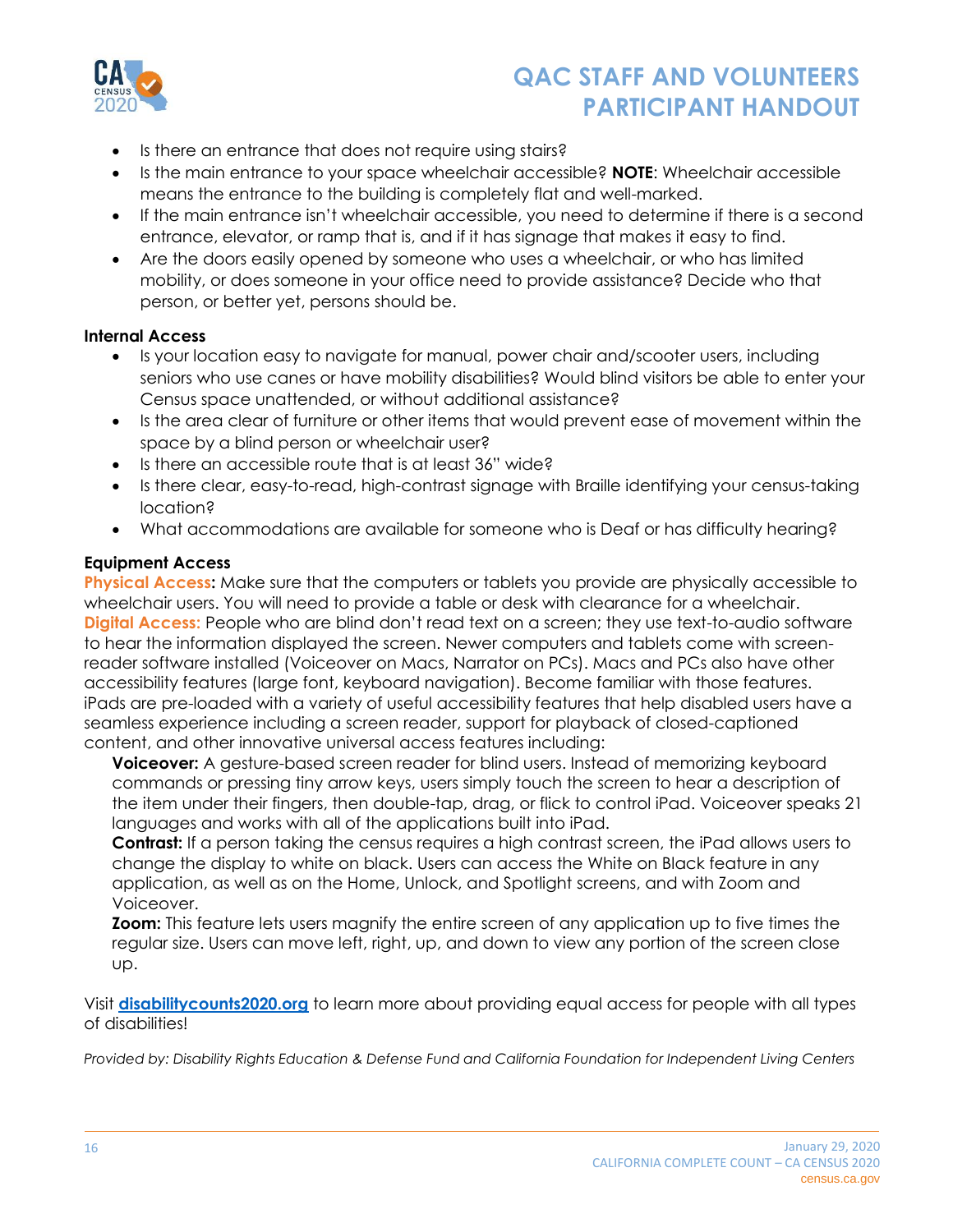

## <span id="page-16-0"></span>**Confirmation Code Template**